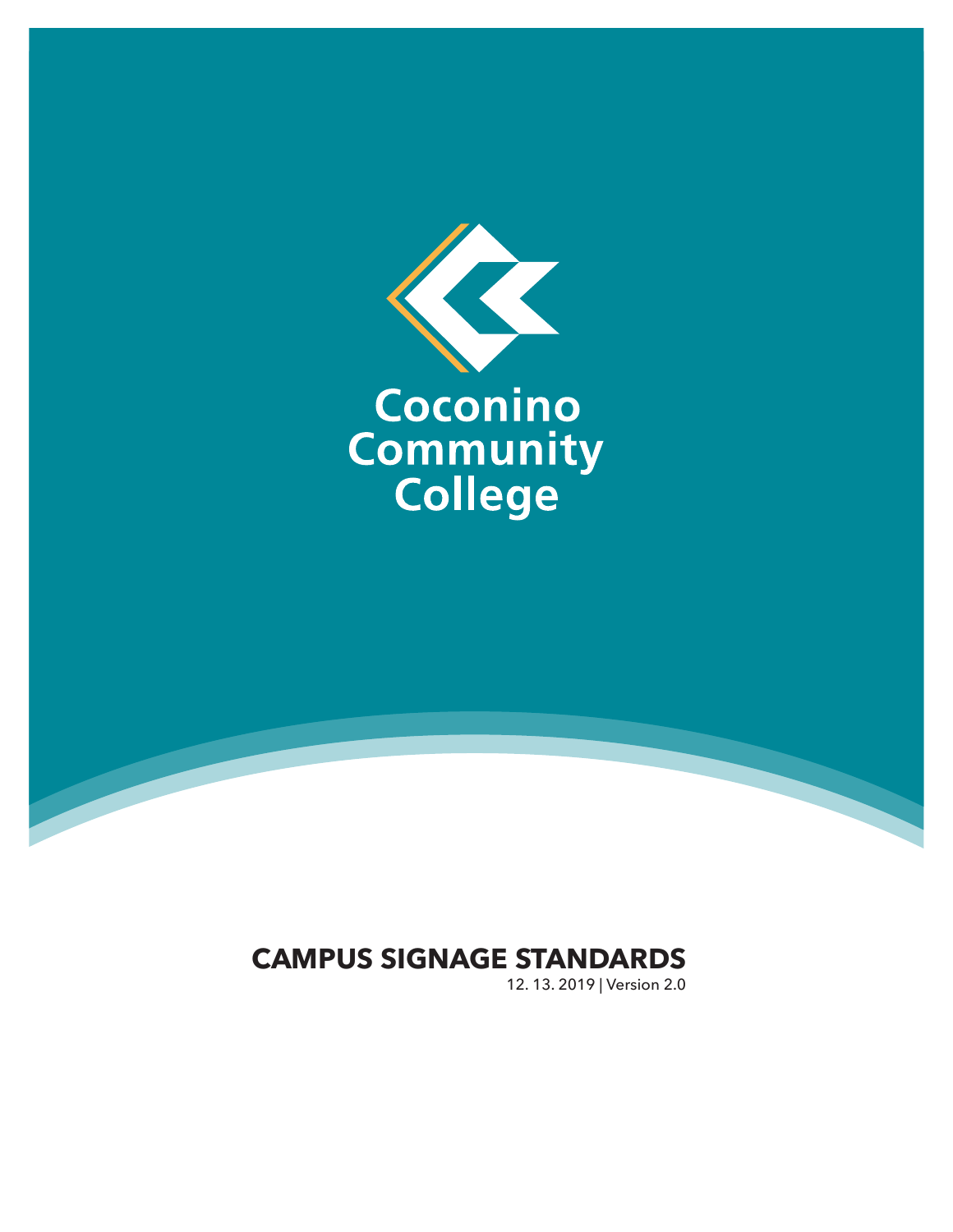# **CAMPUS SIGNAGE STANDARDS**



Visual identity is the keystone of CCC communication and marketing efforts. The Campus Signage Standards, produced by CCC Marketing & Community Engagement, defines the objectives and standards with regard to the all graphic media, and branding components. To that end, the CCC Identity Standards set the foundation for the design and implementation of these Signage Guidelines.

Like the Identity Standards, the CCC Signage program should be developed to be flexible but also work in a methodical and hierarchical manner. These recommendations are provided for the campus and its constituencies to establish consistency with the manner in which CCC is identified as a part of way-finding.

In addition, like the Identity Standards, the purpose of the Signage Guidelines is to:

- 1. Provide clear, concise information for all users, to improve way-finding,
- 2. Promote public health, safety and welfare,
- 3. Promote a unified and attractive sign appearance for all facilities,
- 4. Minimize maintenance and repairs of the buildings,
- 5. As appropriate, recognize the generosity of a donor/sponsor, and
- 6. Eliminate inconsistent, ineffective, and unnecessary signs.

*Note: colors portrayed are for reference only. Consult a current CCC Identity Standards book for exact color match.*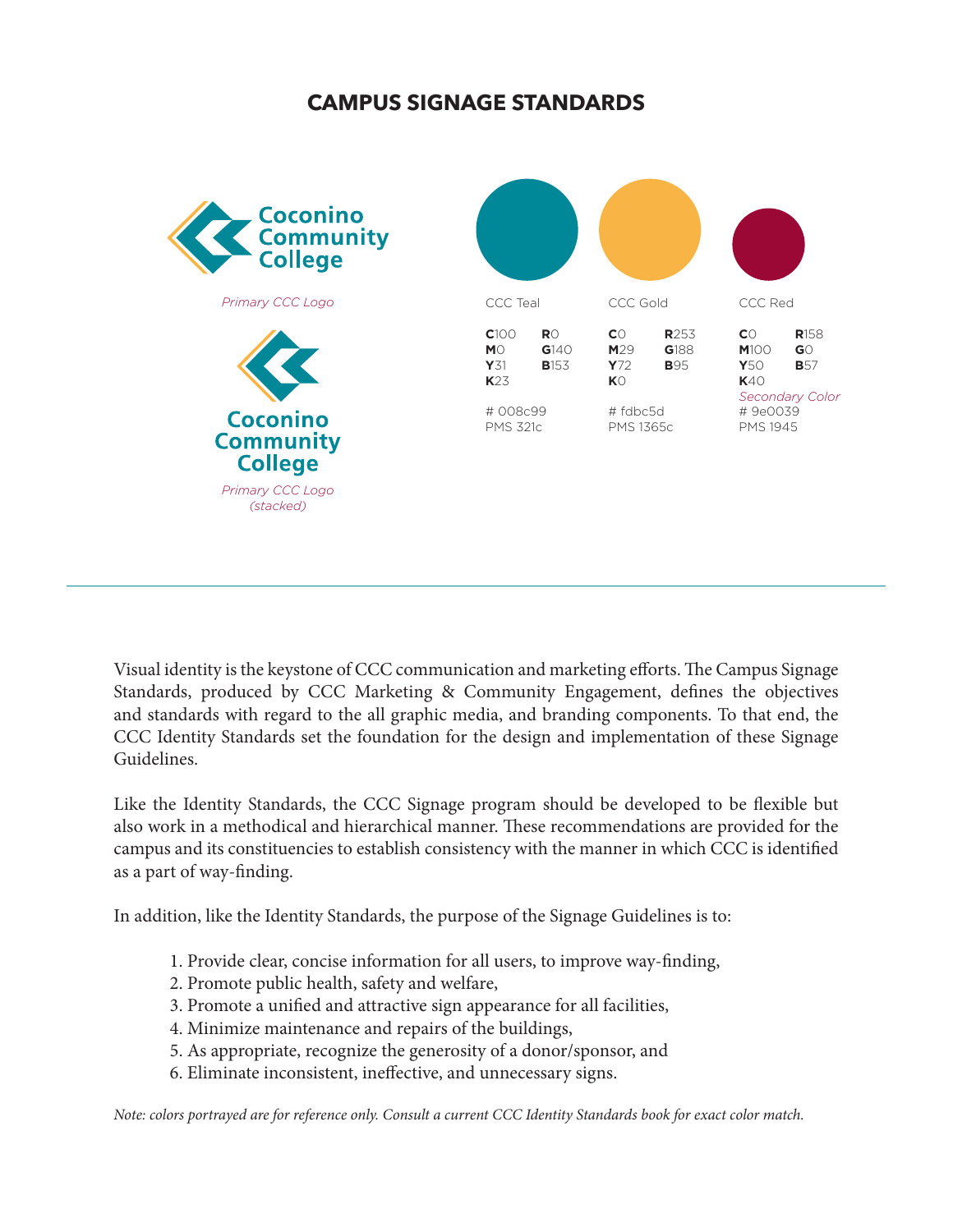# **DEFINITIONS**

There are four primary types of signage allowed on Campus Property:

- Identification signage for buildings, facilities, venues, and directories
- Way-finding signage
- Regulatory signage for vehicular, bicycle and pedestrian movement, parking, etc.
- Temporary signage for events, announcements, etc.

## **PROCEDURES**

#### *ADA Sign Mounting and Location Height*

All permanent signage shall be in accordance with the Americans with Disabilities Act standards. Signage shall be approved in advance by the Facilities Director. The Facilities Department shall consult with Human Resources on ADA matters, when necessary. As appropriate, Braille signs should be used when required by ADA.

#### *Sign Content*

The primary content of campus signage shall be consistent with guidelines of signage found in this document.

#### *Sign Design*

Any design or placement issues not specifically covered by this document shall be addressed to and approved by the Marketing Department and Facilities Departments. *Content* for campus signage shall be consistent with style guidelines for signage.

#### *4. External Sign Installation*

All signs, with the exception of temporary ones that are not attached to facilities (yard signs), are to be installed and removed by the Facilities Department only. To schedule your installation of signs upon approval, contact Building Maintenance. Your request will be responded to in the order which it was received.

#### *5. Standard Interior Office Sign Locations*

*A.* Rules for standard location of official campus interior signs vary based on existing location. Interior signs shall be developed by request from the Marketing Department and approved by the Campus Signage Committee (See diagram on next page).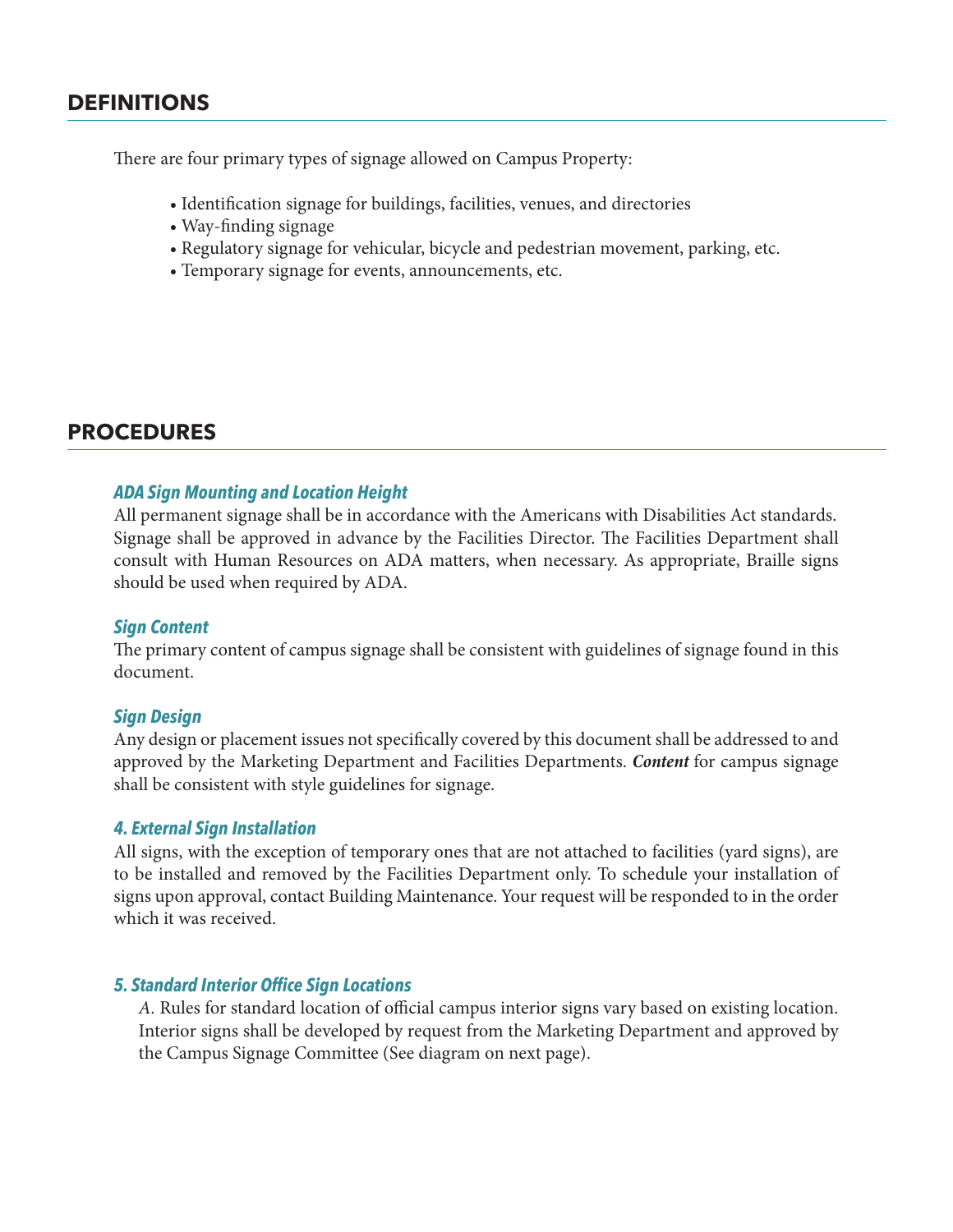

*B.* When new signage is installed in locations with existing non-standard or duplicate signage, removal of old signage and repair and/or refinishing of building surfaces shall be included in the project. New signage shall comply with specifications found in this manual.

## *6. Temporary Signs/Displays*

These signs shall be used only temporarily and are not intended to be used in place of standard signage long-term. No surface-damaging adhesives (e.g. glues, construction adhesives, duct tape) or surface penetrating fasteners are to be used to display temporary displays of any kind. Temporary signs shall not obstruct permanent signs, windows, doors, passages or pathways, exits or ventilation grilles.

## *7. Building Surface Artwork*

*A.* External Proposed artwork must be approved in advance using a signage request form to be submitted via the intranet by the department where the art is to be exhibited, and you will need the approval of the Director of Facilities, Marketing and Art Department. The request must include the location and a description of the proposed surface, the general concept of the work, the proposed schedule, a general description of how the work will be executed, how it will be maintained, how long it will remain in place, and who will be responsible for its removal. The requester shall either include or have an attachment that details the owner of the work, and, if not the Campus, the conditions under which the work will be exhibited.

*B.* Internal (Public Spaces) While adhering to other Campus regulations and being consistent with CCC graphic standards, generally, surface art, including bulletin boards, are the responsibility of the Marketing Department.

## *8. Exterior Building Identification*

*A.* Specifications for exterior identification of buildings shall be provided by the Facilities Department.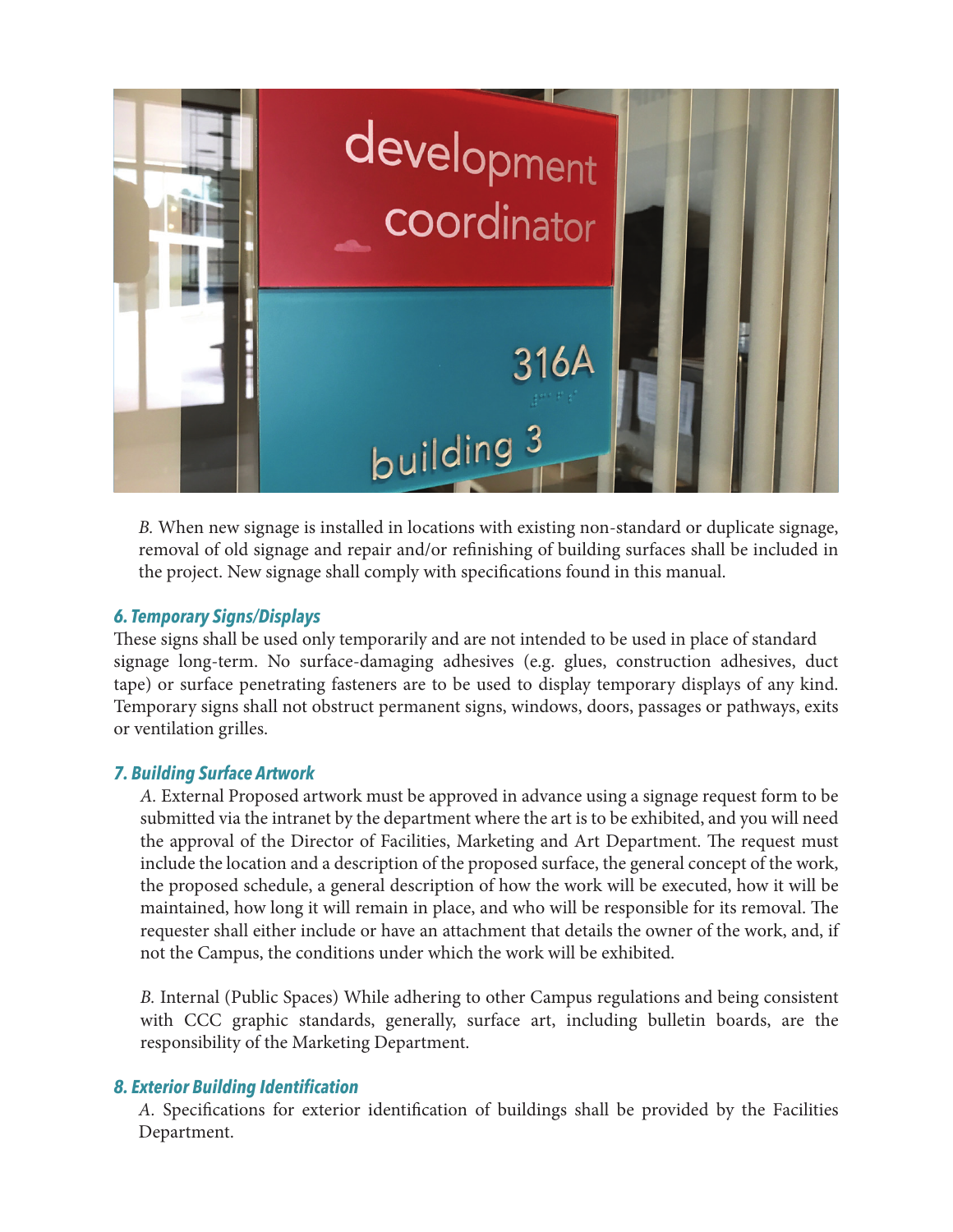*B.* After mounting as a part of the original construction, all other exterior identification shall be installed by Facilities Department, or contractor specified by Facilities Department, as directed by the Marketing Department. Installation cost would be responsible by the requesting department if needed.

## *9. Building Entry*

*A.* Building Directories may display the names of people and units, located in the building where the directory is mounted. Directories should be mounted within view of the building's main entry doors. For consistency on the campus, it is recommended that the content of the directories be organized with an alphabetical listing of last names, followed by first, then title if desired, and then corresponding room numbers. The directory cabinet should complement the building architecture or may be an electronic directory as approved by Building Maintenance or Marketing Department.

*B.* Department Directories are optional and may display information about a specific unit or units that are located in that building and/or any other Campus building. It is recommended that the content of these directories include: the unit name and an alphabetical listing of the principal contacts within the unit; for consistency, it is suggested that the contacts will be organized with last names followed by first, then title if desired, and then corresponding room numbers. The unit cabinet should complement the building architecture or be an electronic directory; both shall be approved by the Vice President and Provost.

*C.* It is recommended that a Building Plan be mounted near the main entrance of Lone Tree and Fourth Street campus and The Page Instructional Site doors. A Building Plan consists of a simplified building floor plan graphically indicating the major circulation routes, accessible path of travel, toilet locations, building directory location, major spaces, severe weather shelter location(s).

*D.* Signs noting that the Campus is a Tobacco Free campus shall be consistent with other general campus signage and shall be approved by the Facilities Department.

*E.* Signs noting that the campus is, with the exception of possession in an automobile, weapons free (including concealed) shall be consistent with other general campus signage and shall be approved by the Facilities Department

## *10. Building Circulation*

*A.* Rules for signage for building circulation, including but not limited to exit signs and emergency evacuation maps, will be available from the Facilities and Security Departments.

## *11. Room Identification*

*A.* Rest room signs shall consist of a pictogram, word and Braille.

*B.* Room number signs shall have the following information: room number and room description with Braille below each. For classrooms and offices only, changeable signs may be positioned directly above the room number sign for temporary information when space allows.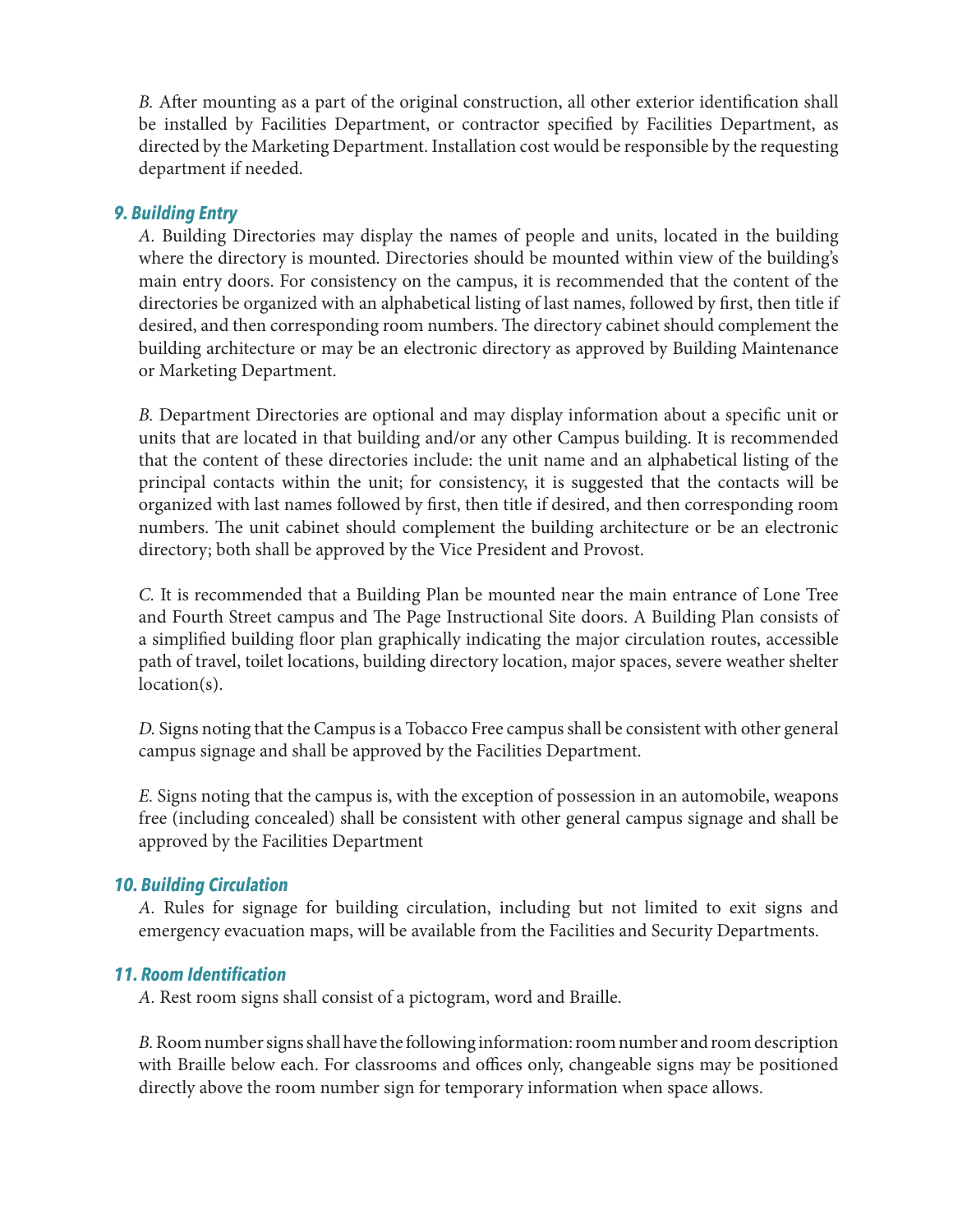## *12. Electronic Message Systems, Bulletin Boards and Display Cases*

*A.* The use of bulletin boards and electronic message systems are controlled by the Marketing Department for each particular building. Bulletin boards and electronic message systems are only to be used inside buildings and are for announcements of Campus units and student organization or departmental activities. Bulletin boards are not to be used for personal, commercial, or business purposes. Use of bulletin boards and electronic message systems shall be consistent with the Graphic Identity System and must be approved by the Marketing Department.

*B.* Size, type and mounting location of bulletin boards and electronic message systems shall be approved by the Marketing Department. All bulletin boards and electronic message systems shall be mounted by Facilities and Security Departments.

*C.* Once mounted, bulletin boards or display cases in a building are considered part of the building and may not be removed except by the Facility and Security Departments.

## *13. Inside Easels and Sandwich Boards*

Easels, sandwich boards, or any other free-standing signs are not to replace permanent signage. They may however be used under the following stipulations:

*A.* In public circulation areas and in unit office areas as long as they are approved by the Marketing Department and do not impede pedestrian traffic. They may not obstruct required public circulation, or any permanent signs, mechanical, lighting or life-safety features.

*B.* Content must comply with all applicable Campus policies.

## *14. Hazard and Warning Signs*

Hazard and warning sign locations are as prescribed by government regulations including D.O.T. and O.S.H.A. College or departmental officials shall consult with the Facility and Security Departments to determine requirements for these signs as they pertain to materials in the area.

#### *15. Donation Plaques*

*A.* The Campus recognizes the generosity of its financial donors with donation plaques. All donation plaque design and placement will be coordinated through the Marketing Department to ensure a unified appearance that is appropriate to the space displayed.

*B.* The Facility and Security Department will coordinate with the Department regarding any specific requirements associated with the donation.

*C.* The purchase of all plaques shall be coordinated through the Foundation Department.

*D.* Plaques or displays may note the name of individual donors, business or commercial donors, but may not contain corporate logos, or indicate commercial advertising or promotion. (Include Telescope plaque image and dimensions as example - no logo)

## *16. Memorial Plaques*

Requests to erect *permanent memorial plaques* (PMP) shall be submitted to a committee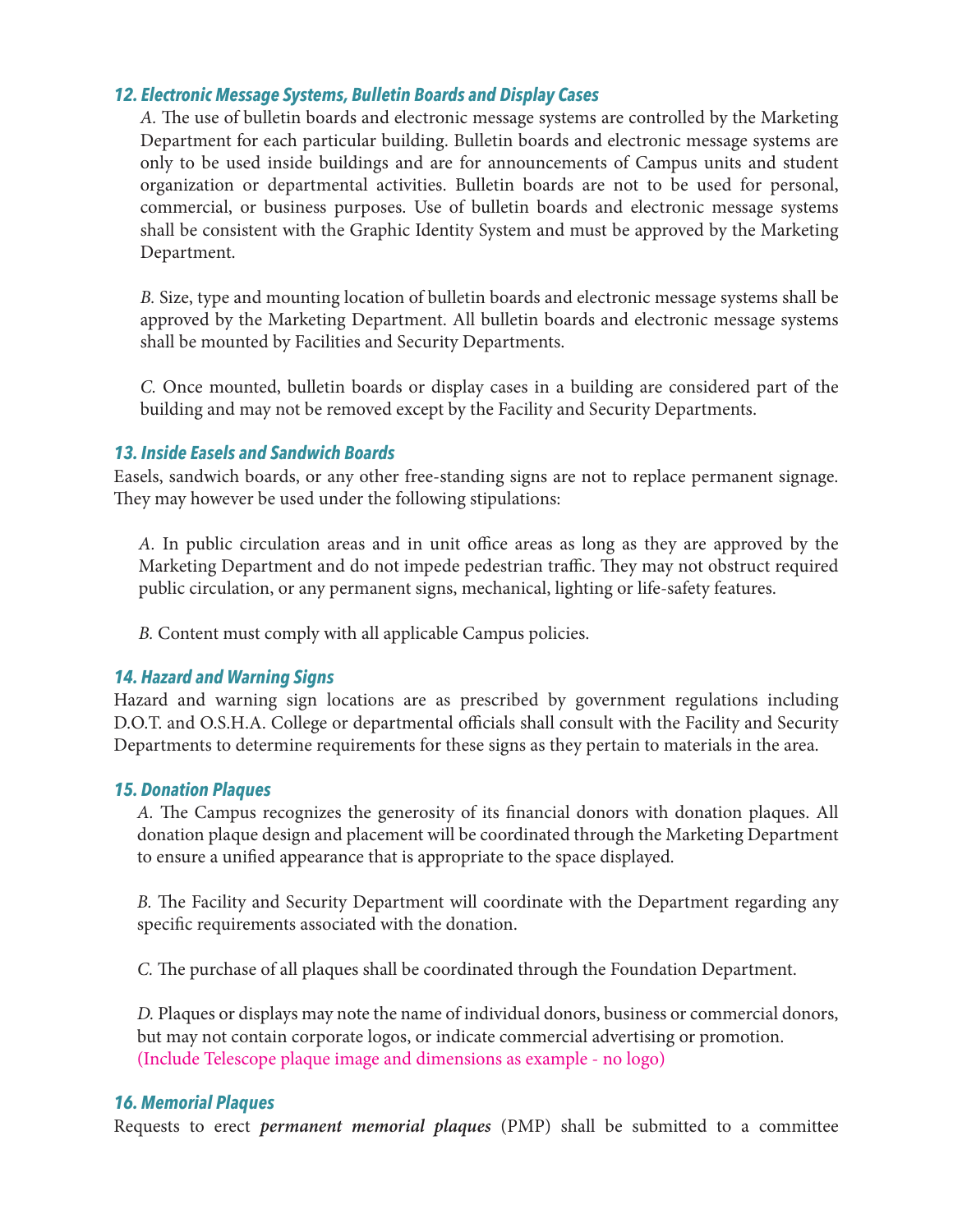composed of the Executive Director of Foundation, the Executive Director of Facilities, the Dean of Student Development, the Executive Director of Marketing, and the Campus Vice President. If approved by that committee, a PMP may be erected only by the Facilities Department. Creating a PMP is a desire sometimes expressed by alumni, parents, faculty and staff wishing to memorialize individuals and/or groups. Examples of PMP's are plaques, trees, benches, groves, arboretums and/ or signage within a building. Due to the significant costs involved in maintaining PMP's, donors are encouraged instead to consider creating a named endowed fund which will perpetuate the honoree's name. If a donor wishes to make a gift for a PMP, and if approved by the committee, the donation is expected to absorb the entire cost of a PMP unless already budgeted for within project estimates. These costs include, but are not limited to, the price of the physical PMP, design fees, contingencies, delivery, installation and on-going maintenance. All gifts for PMP's must be received in advance of final design work, manufacturing and installation of the PMP. In the event a pledge made in conjunction with a PMP is not fulfilled by the established deadline, the commemorative will not be erected and all naming opportunities related to the PMP are nullified unless funding from an alternative source is identified. Pledge payments from the unfilled pledge will be used to assist the Campus with the on-going maintenance of existing campus PMP's unless otherwise directed by the donor. PMP's may be mounted within buildings, as long as they do not impede the instructional, performance and research functions within. The purchase of all PMP's shall be coordinated through the Foundation and Purchasing Departments. *No corporate logo may appear on a PMP unless approved by the Executive Director of Foundation.*

#### *17. Banners*

Banners may be displayed on campus to celebrate the achievements of CCC faculty, staff, students, alumni, colleges or units, or as informational location or direction messages in support of Campus events or programs. Banners that are permitted on campus are subject to the following guidelines:

*A.* Location and installation shall be aesthetically pleasing.

*B.* Departments regularly using banners as a means of communication or promotion of events are strongly encouraged to designate a permanent banner location or use existing banner spaces, as approved by the Facility and Security Departments.

*C.* Attachment to exterior or interior of buildings shall be approved by the Facility and Security Departments.

*D.* Prior to submission to the Marketing Department for approval, installation of a banner on a building or facility must be approved by the Facilities Department.

*E.* Banners shall be installed by the Facility and Security Departments. Installation shall be made in a previously approved fashion so that it does not damage the building or building components, or compromise building safety and/or security requirements. Any damage done to the building or building components shall be paid for by the banner sponsor.

*F.* Unless common themed message banners, no more than two banners may be installed on a building at one time.

*G.* Banners shall not be attached to light posts, sign posts, trees, other plant materials, or to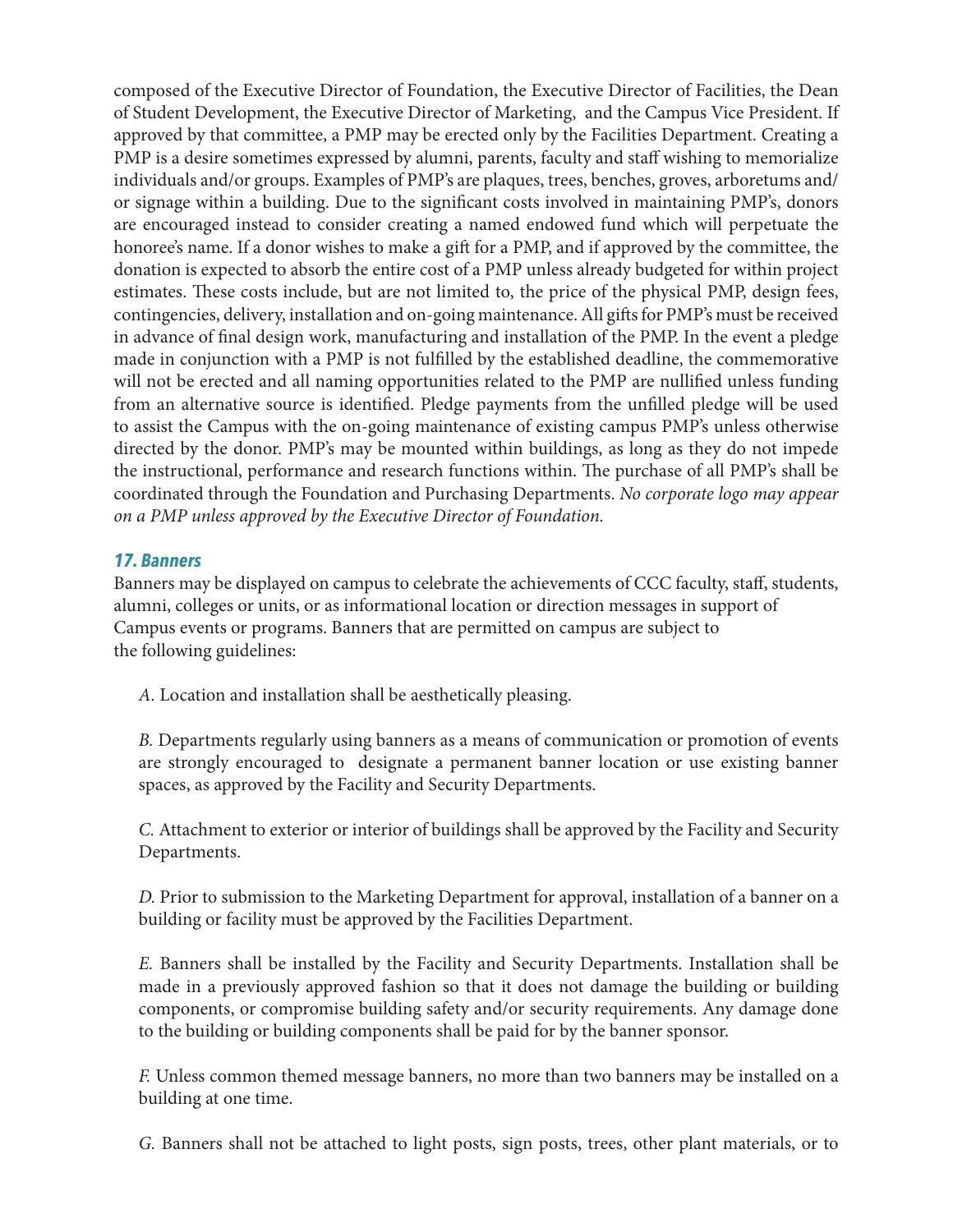structures or art pieces not associated with buildings, or Campus pedways unless approved by the Facility and Security Departments.

*H.* Signs displaying political campaigning are prohibited. (Student government elections, Homecoming king/queen activities, etc. are not political campaigning.)

*I.* Signs displaying vendor or product advertisement for the sale of any goods or services or commercial solicitation are not allowed unless part of Campus Purchasing contracts and with prior approval of the Marketing Department. A banner may acknowledge sponsorship or support of a corporate sponsor but may not display a corporate logo.

*J.* Quality and design of banners shall be consistent with Marketing Department graphic standards *(Found here: https://www.coconino.edu/logos)* and shall present an image consistent with the Campus's brand in the community. It is highly recommended that design, size, and graphics of a banner be submitted to Marketing prior to the banner being made. Size of banners shall be appropriate for the intended location. Banners shall not contain language, symbols, or graphics that are obscene or discriminatory in nature.

*K.* Time of display shall not exceed 15 days in any calendar year without additional review and approval by the Marketing Department, unless otherwise preapproved. In no event may a banner be displayed for more than one year, e.g., celebration of a centennial event.

## *18. Temporary Yard Signs*

Yard signs may be used as temporary signage. This includes all free-standing products, sandwich boards, easels, etc. Registered Non-commercial announcements may be posted on behalf of registered student organizations. Under no circumstances are announcements to be posted on any painted surface, in any classroom, or on any tree or shrub. Announcements shall indicate the name of the registered student organization on whose behalf the announcement is posted and the date posted. It shall be the responsibility of the registered student organization to remove all such announcements within three days following the program, event, or election to which the announcements are related. No poster, handbill, or any other form of announcement may be posted in such a manner as to cause damage. No announcement may be written or painted upon any building, sidewalk, or other natural feature of the campus.

*A.* These same policies and procedures apply to all Campus departments.

*B.* The primary purpose of temporary yard signs is to give directions or note location of events and activities. Advertising the event or activity and advertising sponsors of such event and activity are not the primary purpose of temporary yard signs.

*C.* Use of yard signs and the yard signs shall be approved by the Marketing Department, who will communicate any such approval to appropriate Campus officials/employees.

*D.* Yard signs must be for finite events (events which have a starting and ending time).

*E.* Yard signs should be placed on campus no more than one week prior to the event, and must be taken down immediately following the event by the event organizer (evening of the event or first thing the following morning).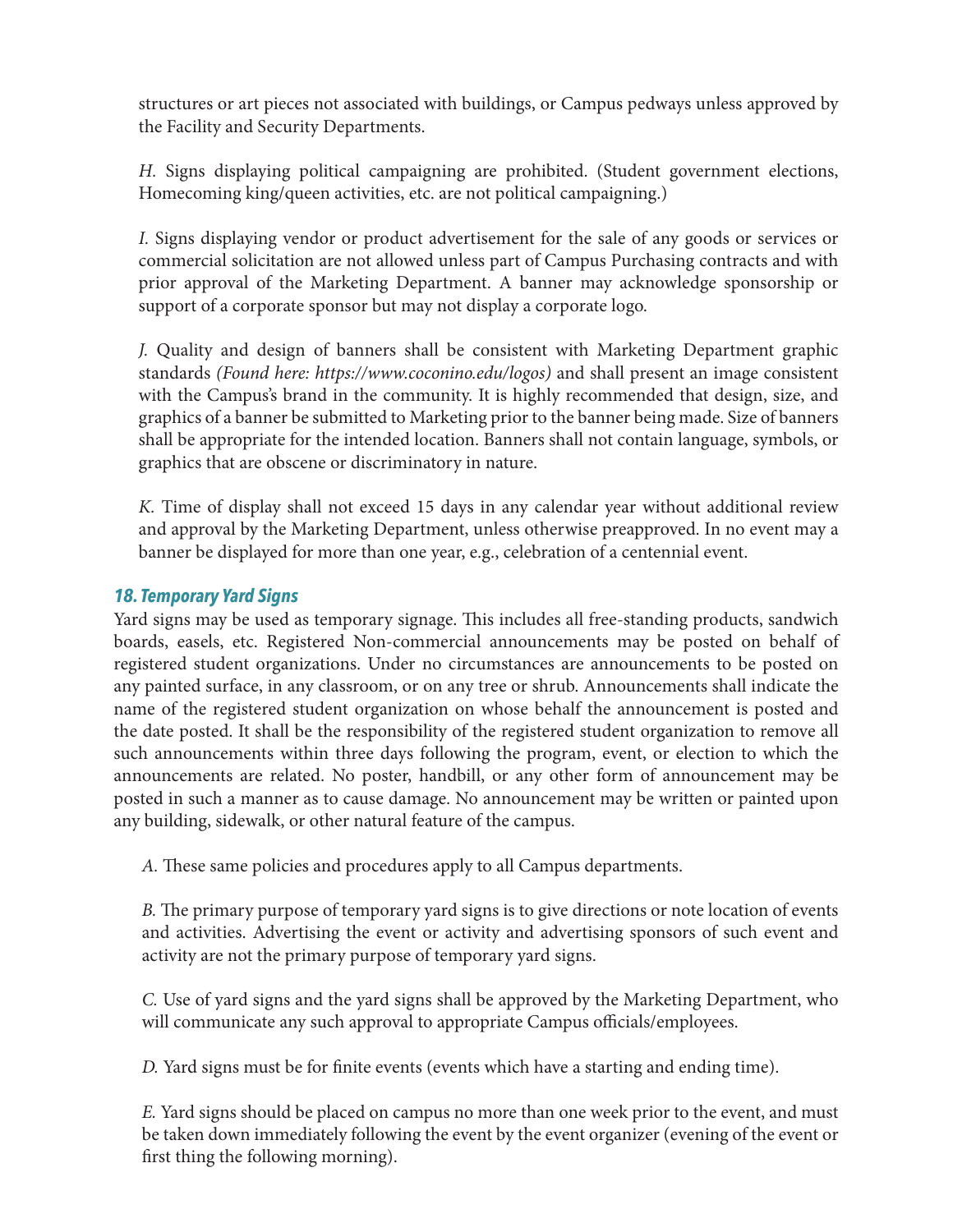*F.* Yard signs should be placed so as not to interfere with pedestrian traffic, not present a potential tripping hazard, and not interfere with vehicle traffic.

*G.* Yard signs should be placed to minimize interference with facilities grounds crews in the conduct of keeping the campus clean and groomed. This requirement must be discussed between the Executive Director of Facilities and the event organizer before the time of the request.

*H.* Sponsoring organizations shall be mindful that yard signs must not detract from an aesthetically pleasing appearance for the campus, and organizations should be respectful and avoid any appearance of clutter.

*I.* Failure to observe and follow these policies and procedures will result in sign removal, and possible loss of future privileges. Gross violations or repeated violation may result in appropriate sanctions for employees, students or student organizations.

*J.* Business or commercial advertising via yard signs, fliers, posters or banners is not permitted on campus. Campuses may be used solely for educational, cultural and charitable purpose or other purpose as determined appropriate by the President or an appropriate administrator designated by the President.

#### *19. Chalking*

A registered student organization or a Campus unit may use water soluble sidewalk chalk in approved areas if the organization follows the guidelines listed below.

*A.* The area approved for sidewalk chalk is the Student Affairs patio and sidewalk area. The "Patio area" is determined and defined by the Director of Student Affairs.

*B.* Organizations or Campus units must request and be granted permission from the Director of the Student Affairs at least one day prior to chalking.

*C.* Organizations or Campus departments shall be responsible for removal of the chalking no later than one week after permission has been granted. Chalking messages shall not contain language, symbols, or graphics that are obscene or discriminatory in nature. Spray painting is expressly prohibited; use of spray paint shall result in appropriate individual discipline as well as assessment of damages.

#### *20. Handbill and Fliers*

Members of the student body, faculty, and/or staff of the Campus may distribute on behalf of registered student organizations, a college, or a Campus department free-of-charge non-commercial announcements, statements, or materials at any reasonable outdoor/indoor common area on the campus.

## *21. Grandfather Clause*

Existing signs, banners, and other signage covered under this document may remain in place for no more than six months from the date of the adoption of this document unless approved by the Marketing Department.